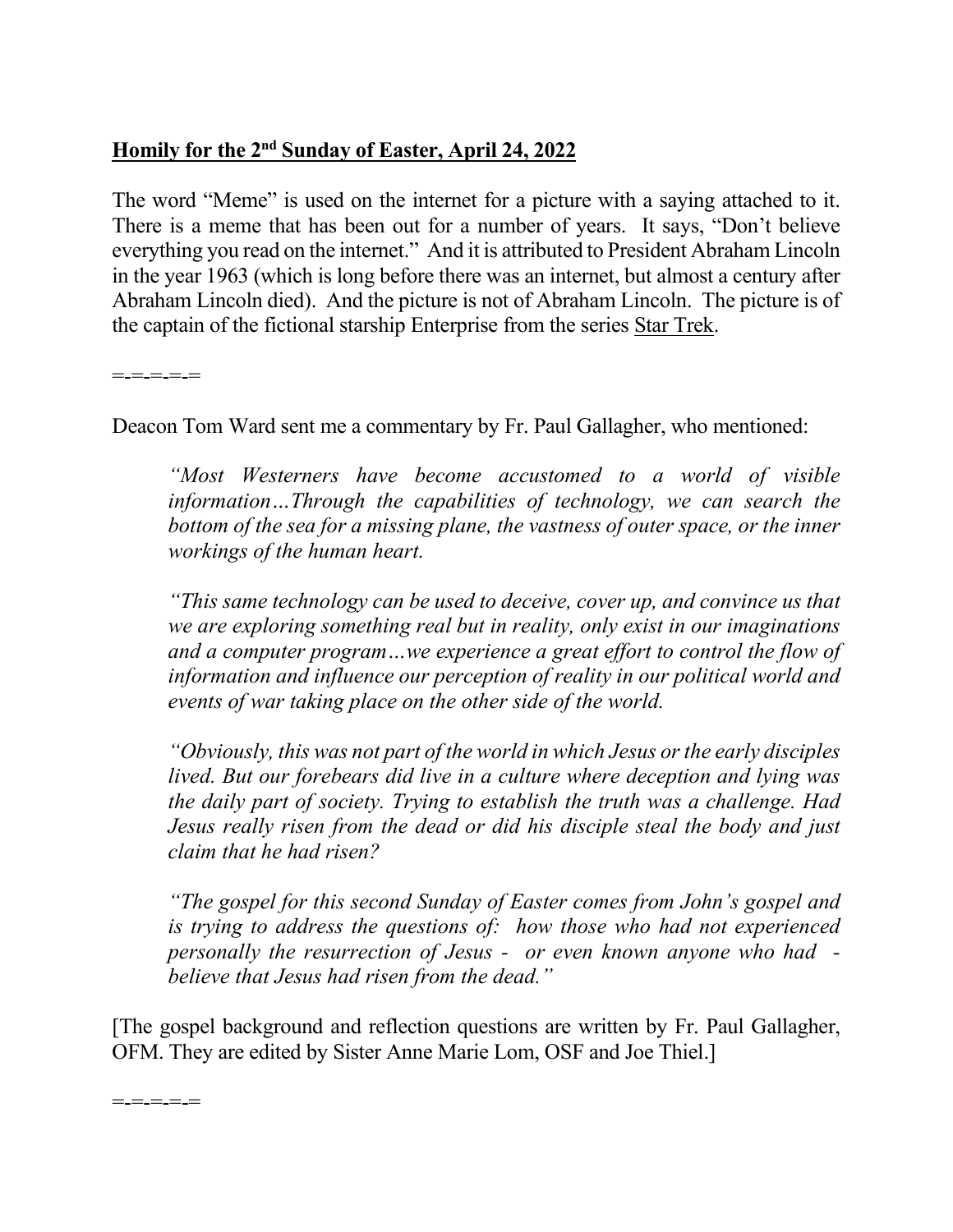My brothers and sisters, many works of art have been produced, and countless reflections have been given, emphasizing what must have been a hard-hearted stubbornness of Thomas for doubting. A slow re-reading of the gospel passage normally shows these versions of Thomas to be unwarranted.

Jesus doesn't chastise Thomas for not bending to peer pressure, for not going along with the crowd, or for not being – credulous. Jesus doesn't necessarily chide Thomas at all; He invites Thomas to believe. And says the words that have been the hallmark of this event throughout the ages, "Blessed are those who have not seen and have believed."

But of course, that brings us back to our current use of the phrase "Doubting Thomas" – Those who have come after Thomas and the others are challenged to believe someone else's testimony.

In today's culture, we find ourselves surrounded by many who claim that somewhere in those first one hundred to three hundred (100-300) years of the Church, someone must have gotten the Resurrection wrong, must have passed down the story incorrectly, must have misinterpreted the literary genre, must have lied, or must have been very foolish. And then everyone else just assumed they were right.

But we in fact have the testimony of this first generations' witness. The Original Disciples were as skeptical of their experiences and of the reports of others as we think we would be. THEY tell us - that they did not just have an "Experience" of the Cosmic Christ, or whatever the latest phrase is for some kind of a Spiritual awakening. Jesus walked with them, talked with them, corrected them, taught them for three (3) years – and again – ate with them and taught them for forty  $(40)$  Days AFTER THE RESURRECTION.

And then they watched Him Ascend. And then – they still needed Pentecost to get through their skepticism.

Theirs was not some dream-like hope that Jesus meant something. Jesus Rose – and that means God has broken into the world in a new and life-altering way. Even in the midst of the world seeming to continue on in its regular way.

=-=-=-=-=